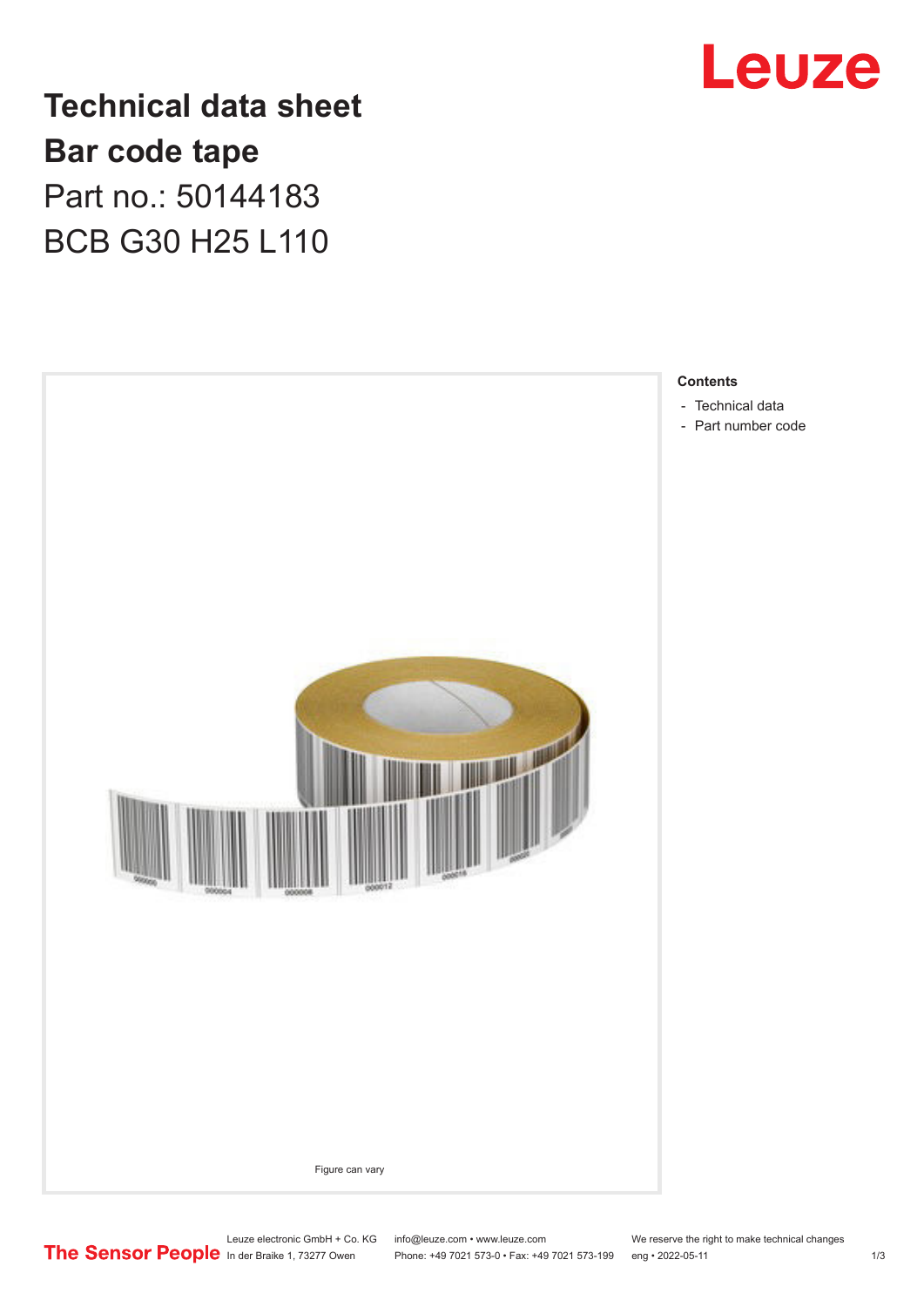# <span id="page-1-0"></span>**Technical data**

# Leuze

#### **Basic data**

BPS 300i series bar code positioning system

#### **Mechanical data**

| Dimension (H x L)                           | 25 mm x 110,000 mm        |
|---------------------------------------------|---------------------------|
| <b>Grid dimension</b>                       | $30 \text{ mm}$           |
| <b>Mechanical properties</b>                | Moisture resistant        |
|                                             | Partly chemical resistant |
|                                             | Scratch resistant         |
|                                             | UV resistant              |
|                                             | Wipe resistant            |
| <b>Adhesive</b>                             | Acrylate adhesive         |
| <b>Strength of adhesive</b>                 | $0.1$ mm                  |
| <b>Manufacturing process</b>                | Filmsetting               |
| Chemical resistance (at 23 °C over 24<br>h) | Diesel oil                |
|                                             | Heptane                   |
|                                             | Transformer oil           |
|                                             | White spirit              |
| Curing                                      | 72 h                      |

#### **Classification**

| <b>Customs tariff number</b> | 39269097 |
|------------------------------|----------|
| <b>ECLASS 5.1.4</b>          | 27280190 |
| <b>ECLASS 8.0</b>            | 27280190 |
| <b>ECLASS 9.0</b>            | 27280192 |
| ECLASS 10.0                  | 27280192 |
| ECLASS 11.0                  | 27280192 |
| ECLASS 12.0                  | 27280192 |
| <b>ETIM 5.0</b>              | EC002498 |
| <b>ETIM 6.0</b>              | EC003015 |
| <b>ETIM 7.0</b>              | EC003015 |

#### **Environmental data**

| Ambient temperature, operation          | $-40$ 120 °C               |
|-----------------------------------------|----------------------------|
| <b>Processing temperature</b>           | 045 °C                     |
| Recommended processing tempera-<br>ture | 10 $25 °C$                 |
| <b>Resistance</b>                       | Humidity                   |
|                                         | Salt spray fog (150 h/5 %) |
|                                         | UV light                   |
| <b>Temperature resistance</b>           | $-40$ 120 °C               |
| <b>Property of base</b>                 | Clean                      |
|                                         | Dry                        |
|                                         | Free of grease             |
|                                         | Smooth                     |

### **Part number code**

#### Part designation: **BCB AAA BBB CCCC DDDD E**

| <b>BCB</b>  | Bar code tape                                                                                                                                                                                                                                                                                                     |
|-------------|-------------------------------------------------------------------------------------------------------------------------------------------------------------------------------------------------------------------------------------------------------------------------------------------------------------------|
| <b>BCB</b>  | <b>Series</b><br>BCB: Bar code tape                                                                                                                                                                                                                                                                               |
| <b>AAA</b>  | Grid / grid dimension<br>G30: 30 mm<br>G40: 40 mm                                                                                                                                                                                                                                                                 |
| <b>BBB</b>  | Tape height / special height<br>H25: height 25 mm<br>H47: height 47 mm<br>SH1: special height, individually between 20 - 32 mm<br>SH2: special height, individually between 33 - 47 mm<br>SH3: special height, individually between 48 - 70 mm<br>SH4: special height, individually between 71 - 140 mm           |
| <b>CCCC</b> | Tape length / special length<br>Lxxx: tape length in mm<br>SL: Special length                                                                                                                                                                                                                                     |
| <b>DDDD</b> | <b>Options</b><br>TWIN: two identical printed tapes<br>MVS: Measurement Value Switch (color red)<br>MV0: Measurement Value Zero (color yellow)<br>ML: Marker label<br>RW: Reverse Winding (changed winding direction, the smallest position value is inside on the wrapping core)<br>RK: Repair Kit (repair tape) |